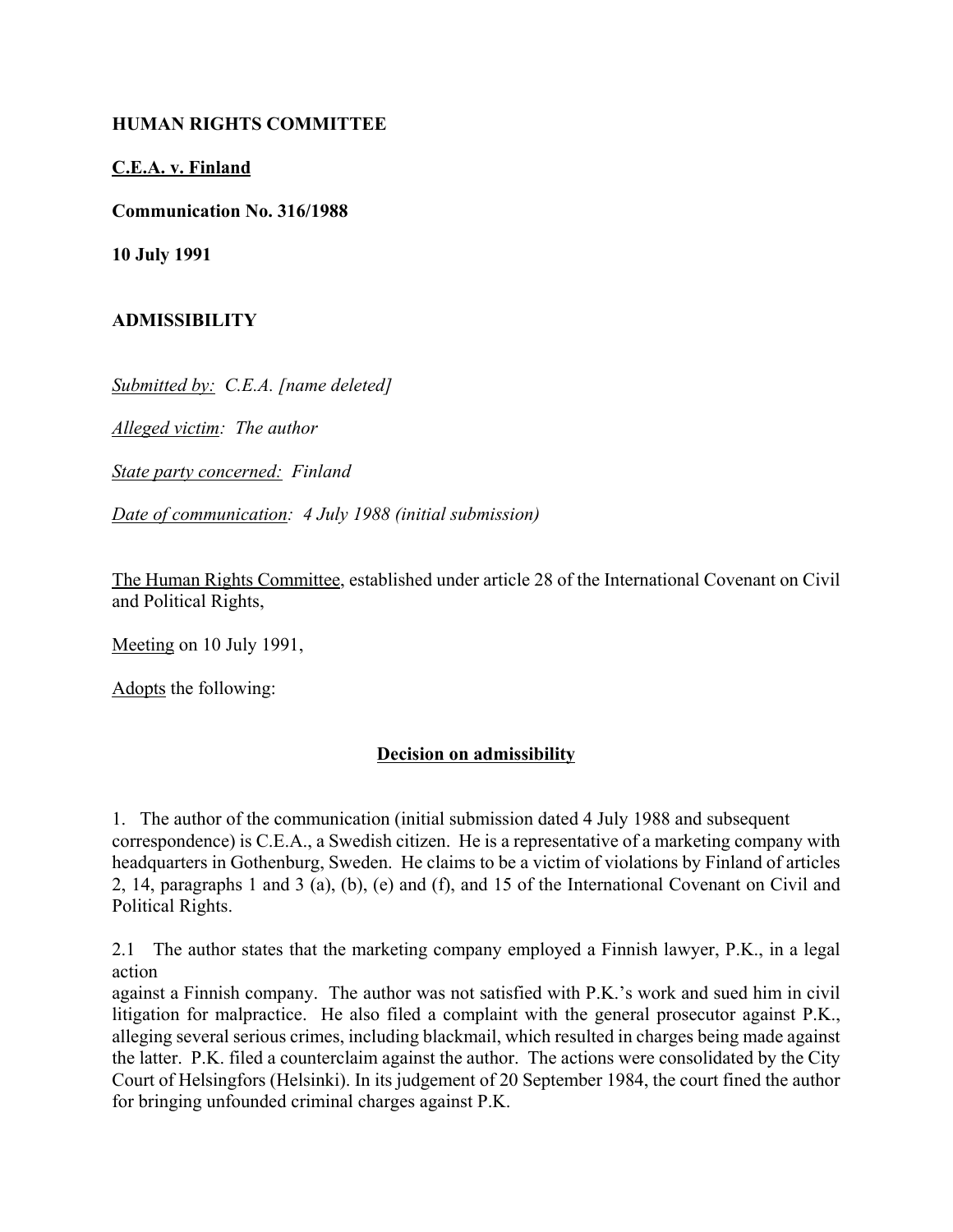2.2 The author alleges that the City Court disregarded the principle of equality before the law, contrary to article 14, paragraph 1, of the Covenant, and that it discriminated against him on account of his Swedish nationality.

2.3 In substantiation, the author states that he was not permitted to present his arguments in his mother tongue, despite the fact that Swedish is one of the official languages of Finland and despite the fact that he is not proficient in Finnish. This, he claims, violated his rights under article 14, paragraphs 3 (a) and (f) of the Covenant.

2.4 The author alleges that P.K. was given the prosecutor's memorial in advance of the trial, thereby denying him "equality of arms". When the author discovered this during the trial, he requested an adjournment. This was denied by the judge. This, he asserts, constituted a violation of his right under article 14, paragraph 3 (b), of the Covenant to be afforded adequate time "for the preparation of his defence".

2.5 The author alleges that the court refused to allow him to call two witnesses on his behalf and failed to register the expert written testimony of one of these witnesses. This, he alleges, constitutes a violation of his rights under article 14, paragraph 3 (e), of the Covenant. He states that he specifically invoked the Covenant in his appeal to the Court of Appeal on this issue, but his appeal was rejected on 6 June 1985.

2.6 The author did not seek leave to appeal from the judgement of the Court of Appeal to the Supreme Court. Instead, he sought to invoke an extraordinary remedy by applying to the Supreme Court for the annulment of the judgements of the City Court and the Court of Appeal on account of miscarriage of justice (domvilla) and referral of the case to the City Court for retrial. The application was denied by the Supreme Court on 13 November 1985. In 1986, the author again filed applications to the Supreme Court to allow the extraordinary remedy to go forth because of domvilla. In his opinion, the Supreme Court had been remiss in its earlier decision to reject the application, because of the alleged serious breaches of the various provisions of article 14 of the Covenant, in particular the minimum guarantees set out in article 14, paragraph 3, for the determination of criminal charges. On 30 September 1987, the Supreme Court again rejected the application.

2.7 The author contends that P.K. should not have been allowed to file a counterclaim against him personally in the City Court, since he had been acting on behalf of his company. This, the author alleges, constituted a violation of article 15 of the Covenant.

2.8 The author further claims that the Finnish courts are obliged to apply the Covenant ex officio, stating that it was incorporated into Finnish law by Act No. 108 of 1976. Their alleged persistent failure to do so, he claims, constitutes a violation of article 2, paragraphs 2 and 3.

3. By decision of 15 July 1988, the Working Group of Human Rights Committee transmitted the communication to the State party and requested it, under rule 91 of the rules of procedure, to provide information and observations relevant to the question of the admissibility of the communication.

4.1 In its submission under rule 91, dated 21 October 1988, the State party contends that the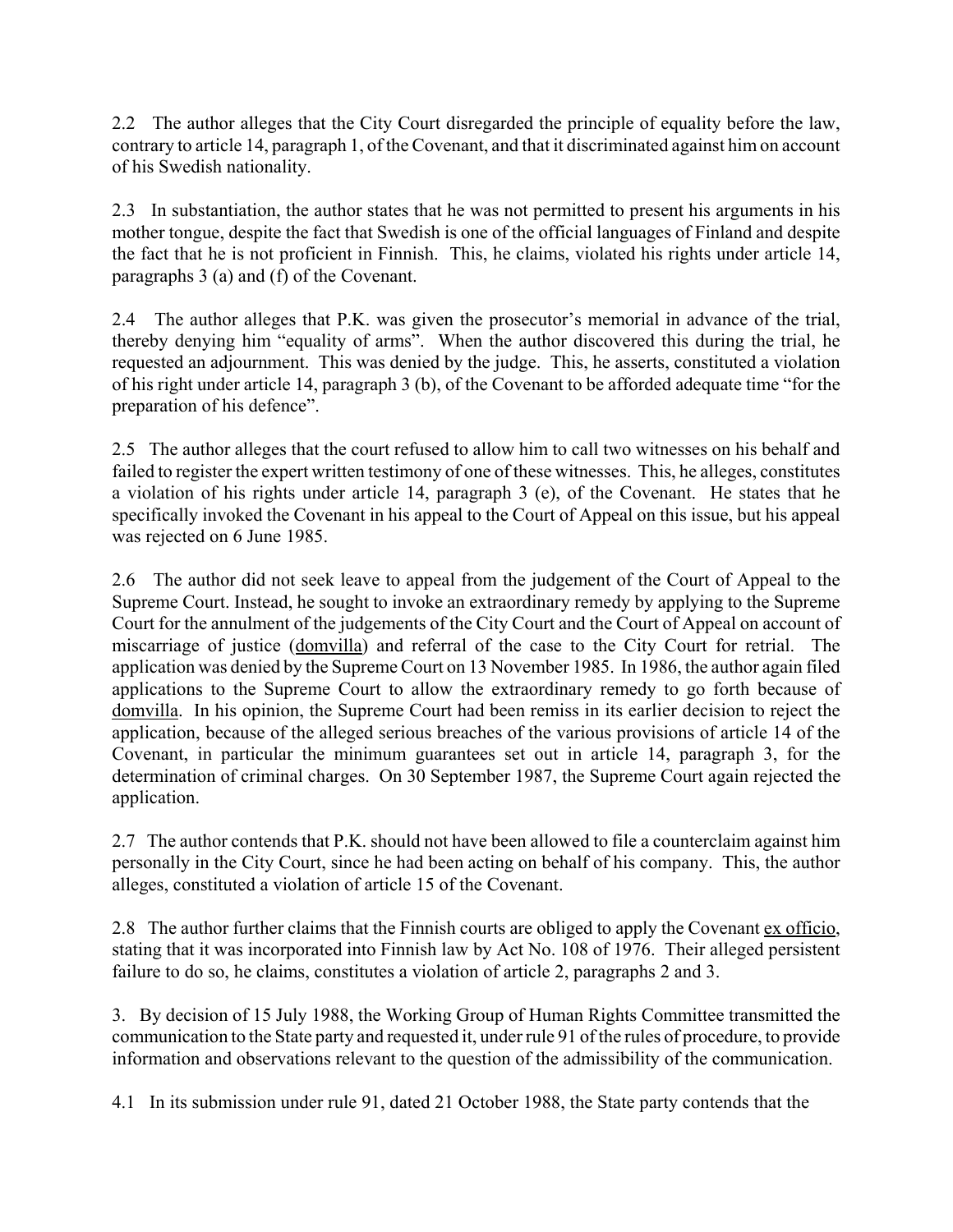communication should be declared inadmissible, both because the author has failed to exhaust available domestic remedies and also because the communication fails to relate to any of the rights recognized by the Covenant.

4.2 Describing the general system of judicial appeal in Finland, the State party notes, in particular, that the author has only applied to the Supreme Court for the extraordinary remedies of domvilla but has not applied for leave for ordinary review.

4.3 The State party further notes that the author has not been "charged with a criminal offense" and that the provisions of article 14, paragraph 3, and 15, as invoked by him, are simply not applicable in his case.

4.4 As to the allegations of violations of the right to equality before the courts under article 14, paragraph 1, of the Covenant, the State party contends that the author should have provided all the relevant court records and decisions. By not doing so, the State party argues, the author has failed to submit sufficient evidence in substantiation of his allegations and that his communication should be declared inadmissible for the reason also.

4.5 Finally, the State party contends that the author's allegations mostly concern the interpretation of Finnish law and the assessment of evidence by Finnish courts. The Covenant, the State party maintains, is not applicable to such matters, nor can the Human Rights Committee be seen as a "fourth instance" entitled to carry out such review.

5.1 In his comments, dated 20 December 1988, the author concedes that he has not sought leave to appeal to the Supreme Court but asserts that he has not done so because, as he was advised by counsel, such leave is unnecessary in cases of gross procedural errors, in the light of the alternative remedy of domvilla. In such cases, moreover, domvilla would provide more adequate relief.

5.2 The author also asserts that the State party does not address his claims under article 2 of the Covenant and that these are the most important ones. In the author's opinion, the wording of article 2 implies that he does not need to apply for leave to appeal to the Supreme Court.

5.3 The author maintains that the fact that he was privately persecuted in contentious civil litigation and sentenced to pay a fine by the City Court of Helsingfors, in effect means that he was charged with a criminal offence

5.4 The author states that the court records and decisions in his case amount to some 800 pages. He maintains that the Supreme Court decisions which he has provided (concerning the alleged domvilla) illustrate the grave procedural injustice which allegedly permeates the Finnish judicial system. He claims that the burden of submitting all relevant documents would be better placed on the State party, as it is in a better position to acquire them.

5.5 Finally, the author claims that he is not seeking "fourth instance" review of factual findings or interpretation of domestic law. Rather, he claims that the issue is the relation between the Finnish legal system, as such, and Finland's obligations under the Covenant.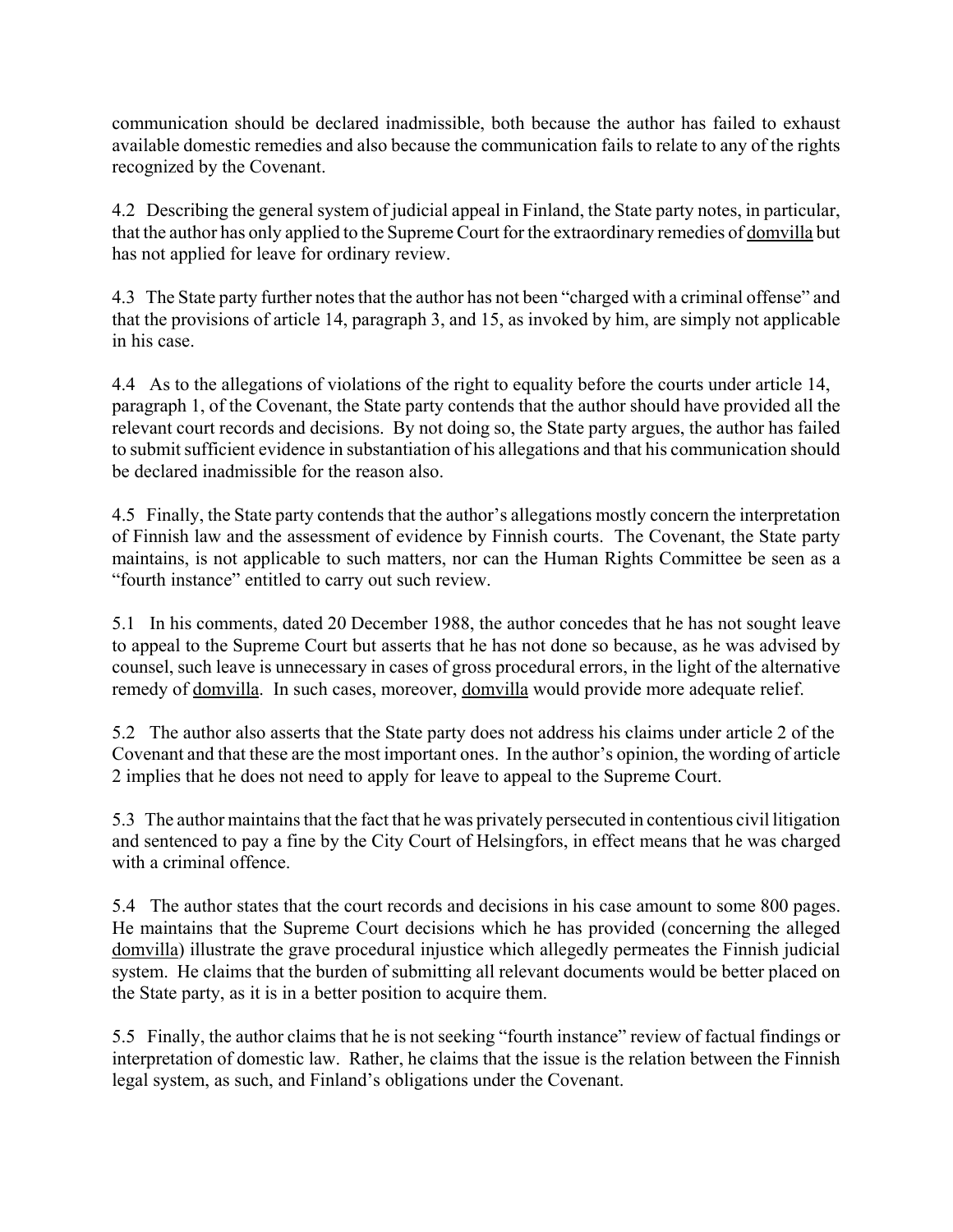5.6 In further submissions, the author has furnished the Committee with written statements made and signed by a Finnish professor of law, expressing the opinion  $(a)$  that the author's communication to the Human Rights Committee discloses that serious procedural errors were made by the court of first instance and that his rights under article 14, paragraph 1, and article 14, paragraph 3, of the Covenant were not respected; (b) that the Covenant is directly applicable in Finnish courts, as having been incorporated into Finnish law; (c) that the author was justified in seeking the remedy of domvilla instead of applying for ordinary leave to appeal to the Supreme Court; (d) that, at any rate, his prospect of being of being granted leave for an ordinary appeal, had he so applied, would have been virtually non-existent, considering that the public prosecutor's request for leave to appeal in the same matter was rejected, and (e) that, accordingly, he has exhausted all domestic remedies.

6.1 Before considering any claims contained in a communication, the Human Rights Committee must, in accordance with rule 87 of its rules of procedure, decide whether or not the communication is admissible under the Optional Protocol to the Covenant.

6.2 The Committee observes that the author's allegations of violations of article 14, paragraph 3, ad 15 of the Covenant do not appear to have any factual basis. It further observes that the provisions of article 2 of the Covenant, which lay down general obligations for States parties, cannot, in isolation, give rise to a claim in a communication under the Optional Protocol. Further, the claim that the author was discriminated against by the Finnish Courts and denied equality before the Courts because he is Swedish, is of a sweeping nature and has not been sufficiently substantiated. As to the claim that the author has suffered a violation of article 14, paragraphs 3 (c) and (f), of the Covenant, the Committee notes that even if article 14 were thought applicable in this case, the author has not shown that, as a Swedish citizen, he was entitled to reply on the official status of the Swedish language in Finland to require court proceedings to be conducted in Swedish. Nor has he substantiated that he needed an interpreter and requested, but was denied the assistance of an interpreter in accordance with article 14, paragraph 3 (f). The jurisprudence of the Committee shows that there is no right under the Covenant simply to have court proceedings conducted in one language of one's choice.  $a/$ 

6.3 In the light of the above, the Committee does not deem it necessary to address the question whether the author has exhausted domestic remedies.

- 7. The Human Rights Committee therefore decides:
	- (a) That the communication is inadmissible under article 2 of the Optional Protocol;
	- (b) That this decision shall be communicated to the State party and to the author.

[Done in English, French, Spanish and Russian, the English text being the original version.]

# Notes

a/ See the Committee's views in communications Nos. 221/1987 and 323/1988, Yves Cadoret and Hervé Le Bihan v.France, views adopted on 11 April 1991, para. 5.7; 327/1988 Hervé Barzhig v.